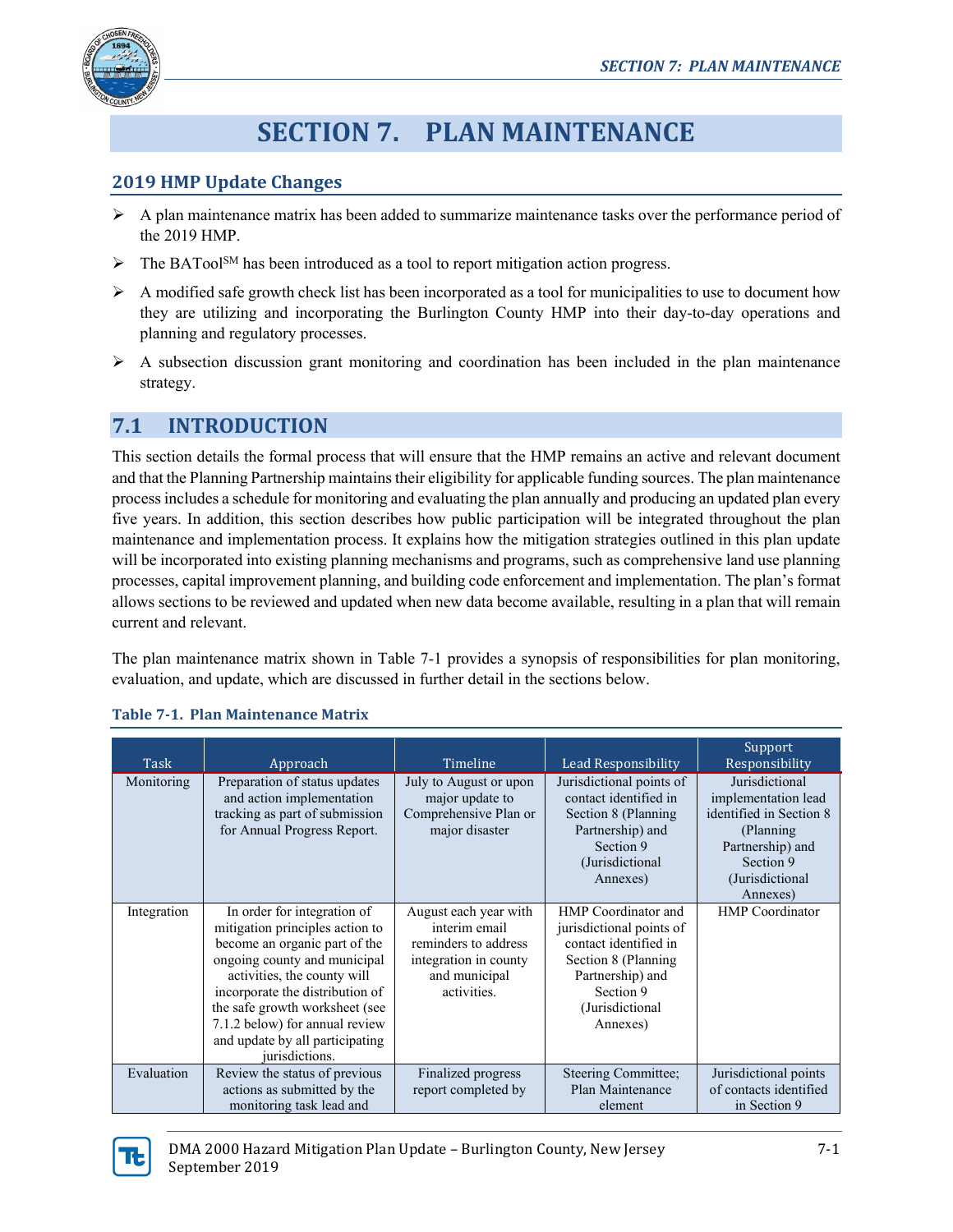

| Task   | Approach                      | Timeline              | Lead Responsibility      | Support<br>Responsibility |
|--------|-------------------------------|-----------------------|--------------------------|---------------------------|
|        | support to assess the         | September 30 of each  |                          | (Jurisdictional           |
|        | effectiveness of the plan;    | year                  |                          | Annexes)                  |
|        | compile and finalize the      |                       |                          |                           |
|        | <b>Annual Progress Report</b> |                       |                          |                           |
| Update | Reconvene the planning        | Every 5 years or upon | <b>Burlington County</b> | Jurisdictional points     |
|        | partners, at a minimum, every | major update to       | <b>HMP</b> Coordinator   | of contacts identified    |
|        | 5 years to guide a            | Comprehensive Plan or |                          | in Section 9              |
|        | comprehensive update to       | major disaster        |                          | (Jurisdictional           |
|        | review and revise the plan.   |                       |                          | Annexes)                  |

## **7.2 MONITORING, EVALUATING, AND UPDATING THE PLAN**

The procedures for monitoring, evaluating, and updating the plan are provided below.

The HMP Coordinator is assigned to manage the maintenance and update of the plan during its performance period. The HMP Coordinator will chair the Planning Committee and be the point of contact for questions regarding the plan and its implementation as well as to coordinate incorporation of additional information into the plan.

The Planning Committee shall fulfill the monitoring, evaluation and updating responsibilities identified in this section which is comprised of a representative from each participating jurisdiction. Each jurisdiction is expected to maintain a representative on the Planning Committee throughout the plan performance period (five years from the date of plan adoption). As of the date of this plan, primary and secondary mitigation planning representatives (points-of-contact) are identified in each jurisdictional annex in Section 9 (Jurisdictional Annexes).

Regarding the composition of the committee, it is recognized that individual commitments change over time, and it shall be the responsibility of each jurisdiction and its representatives to inform the HMP Coordinator of any changes in representation. The HMP Coordinator will strive to keep the committee makeup as a uniform representation of planning partners and stakeholders within the planning area.

Currently, the Burlington County HMP Coordinator is designated as:

Kevin Shoppas, Emergency Management Coordinator Burlington County Department of Public Safety 1 Academy Drive, Westampton, NJ 08060 Email[: kshoppas@co.burlington.nj.us](mailto:kshoppas@co.burlington.nj.us)

## **7.2.1 Monitoring**

The planning partnership (Steering and Planning Committees) shall be responsible for monitoring progress on, and evaluating the effectiveness of, the plan, and documenting annual progress. Each year, beginning one year after plan adoption, Burlington County and planning partnership representatives will collect and process information from the departments, agencies and organizations involved in implementing mitigation projects or activities identified in their jurisdictional annexes (Section 9) of this plan. They will be responsible for contacting persons responsible for initiating and/or overseeing the mitigation projects.

In the first year of the 2019 HMP performance period, the BATool<sup>SM</sup> will be used to document mitigation action progress by municipal and county representatives. The status of each project, successes or obstacles to implementation, and the addition and/or deletion of projects will be documented directly in the program. The HMP Coordinator will notify participating partners to update progress on a quarterly basis, providing an incentive for participants to refresh their mitigation strategies and to continue implementation of projects. It is

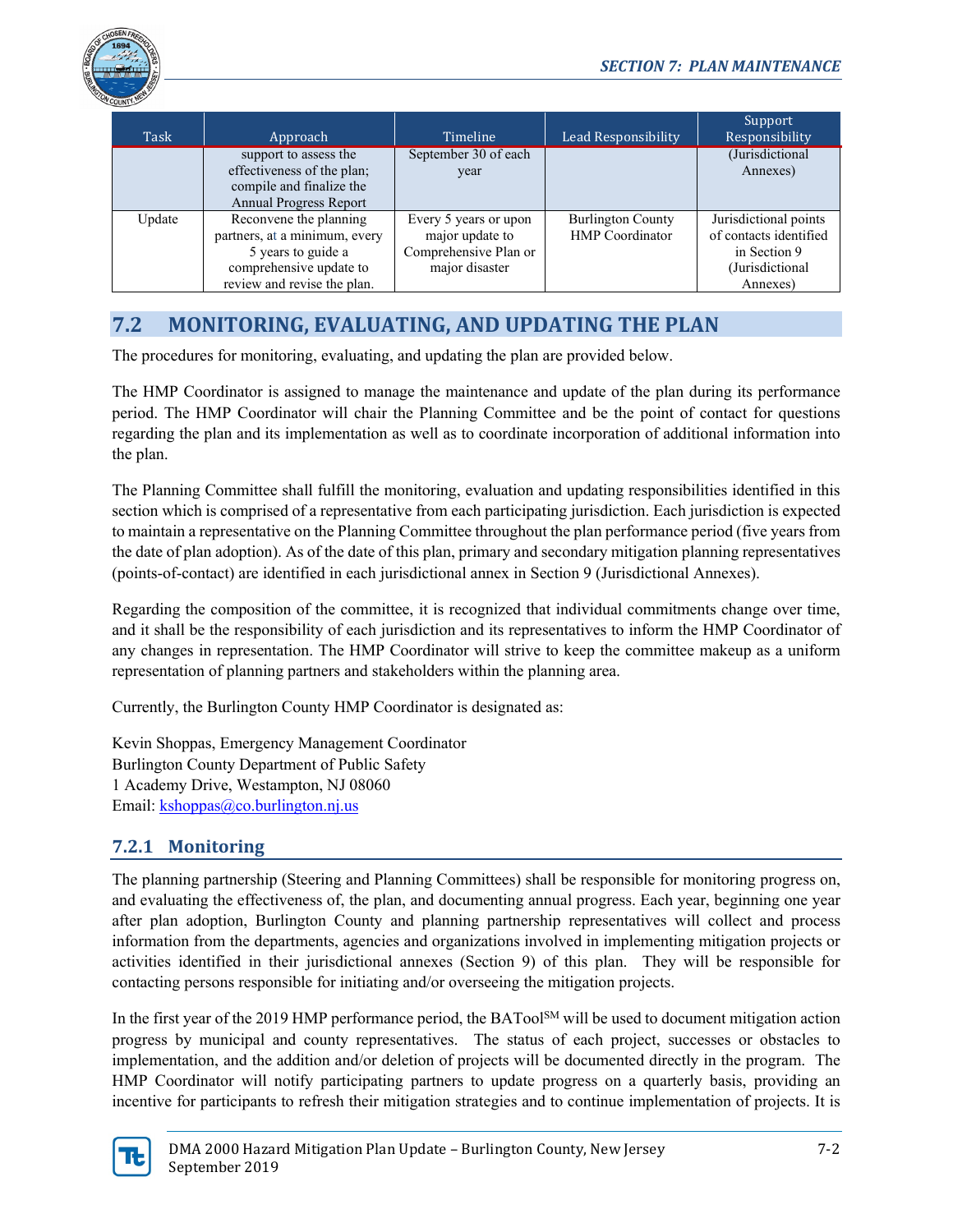

expected that this reporting system will support the submittal of an increased number of project grant applications due to the functionality of the system which facilitates the sorting and prioritization of projects.

In addition to progress on the implementation of mitigation actions, including efforts to obtain outside funding; and obstacles or impediments to implementation of actions, the information that Steering and Planning Committee representatives shall be expected to document, as needed and appropriate include:

- Any grant applications filed on behalf of any of the participating jurisdictions
- Hazard events and losses occurring in their jurisdiction,
- Progress on the implementation of mitigation actions, including efforts to obtain outside funding,
- Obstacles or impediments to implementation of actions,
- Additional mitigation actions believed to be appropriate and feasible, and
- Public and stakeholder input.

Plan monitoring for years 2 through 4 of the plan performance period will be similarly addressed via the BATool<sup>SM</sup> or manually.

### **7.2.2 Integration Process of the HMP into Municipal Planning Mechanisms**

Hazard mitigation is sustained action taken to reduce or eliminate the long-term risk to human life and property from natural hazards. Integrating hazard mitigation into a community's existing plans, policies, codes, and programs leads to development patterns that do no increase risk from known hazards or leads to redevelopment that reduces risk from known hazards. The Burlington County Planning Partnership was tasked with identifying how hazard mitigation is integrated into existing planning mechanisms. Refer to Section 9 (Jurisdictional Annexes) for how this is done for each participating municipality. During this process, many municipalities recognized the importance and benefits of incorporating hazard mitigation into future municipal planning and regulatory processes.

The Planning Partnership representatives will incorporate mitigation planning as an integral component of daily government operations. Planning Partnership representatives will work with local government officials to integrate the newly adopted hazard mitigation goals and actions into the general operations of government and partner organizations. Further, the sample adoption resolution (Section 2 – Plan Adoption) includes a resolution item stating the intent of the local governing body to incorporate mitigation planning as an integral component of government and partner operations. By doing so, the Planning Partnership anticipates that:

- 1. Hazard mitigation planning will be formally recognized as an integral part of overall planning and emergency management efforts;
- 2. The Hazard Mitigation Plan, Master Plans, Emergency Management Plans and other relevant planning mechanisms will become mutually supportive documents that work in concert to meet the goals and needs of County residents.

During the HMP annual review process, each participating municipality will be asked to document how they are utilizing and incorporating the Burlington County HMP into their day-to-day operations and planning and regulatory processes. Additionally, each municipality will identify additional policies, programs, practices, and procedures that could be modified to accommodate hazard mitigation actions and include these findings and recommendations in the Annual HMP Progress Report. The following checklist was adapted from FEMA's Local Mitigation Handbook (2013), Appendix A, Worksheet 4.2. This checklist will help a community analyze how hazard mitigation is integrated into local plans, ordinances, regulations, ordinances, and policies. By completing the checklist, it will help municipalities identify areas that integrate hazard mitigation currently and

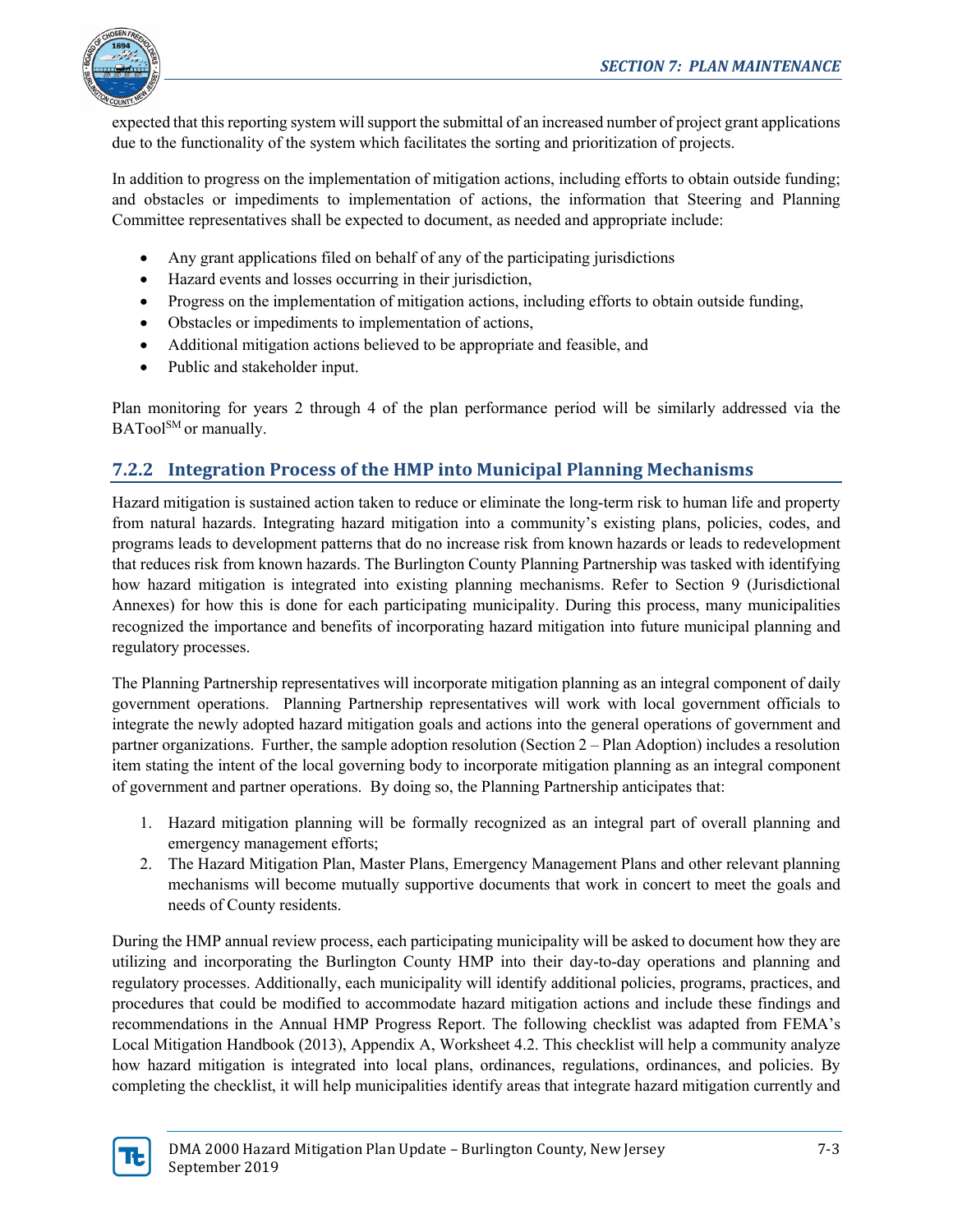

where to make improvements and reduce vulnerability to future development. In this manner, the integration of mitigation into municipal activities will evolve into an ongoing culture within the county and its municipalities.

#### **Table 7-2. Safe Growth Check List**

|                                                                     | Do you Do |                | Notes:                                                   |  |
|---------------------------------------------------------------------|-----------|----------------|----------------------------------------------------------|--|
|                                                                     |           | This?          | How is it being done or how will this be utilized in the |  |
| <b>Planning Mechanisms</b>                                          | Yes       | N <sub>o</sub> | future?                                                  |  |
| <b>Operating, Municipal and Capital Improvement Program Budgets</b> |           |                |                                                          |  |
| When constructing upcoming                                          |           |                |                                                          |  |
| budgets, hazard mitigation actions                                  |           |                |                                                          |  |
| will be funded as budget allows.                                    |           |                |                                                          |  |
| Construction projects will be                                       |           |                |                                                          |  |
| evaluated to see if they meet the                                   |           |                |                                                          |  |
| hazard mitigation goals.                                            |           |                |                                                          |  |
| Annually, during adoption process,<br>$\bullet$                     |           |                |                                                          |  |
| the municipality will review                                        |           |                |                                                          |  |
| mitigation actions when allocating                                  |           |                |                                                          |  |
| funding.                                                            |           |                |                                                          |  |
| Do budgets limit expenditures on<br>$\bullet$                       |           |                |                                                          |  |
| projects that would encourage                                       |           |                |                                                          |  |
| development in areas vulnerable to                                  |           |                |                                                          |  |
| natural hazards?                                                    |           |                |                                                          |  |
| Do infrastructure policies limit<br>$\bullet$                       |           |                |                                                          |  |
| extension of existing facilities and                                |           |                |                                                          |  |
| services that would encourage                                       |           |                |                                                          |  |
| development in areas vulnerable to                                  |           |                |                                                          |  |
| natural hazards?                                                    |           |                |                                                          |  |
| Do budgets provide funding for<br>$\bullet$                         |           |                |                                                          |  |
| hazard mitigation projects                                          |           |                |                                                          |  |
| identified in the County HMP?                                       |           |                |                                                          |  |
| <b>Human Resource Manual</b>                                        |           |                |                                                          |  |
| Do any job descriptions specifically<br>$\bullet$                   |           |                |                                                          |  |
| include identifying and/or                                          |           |                |                                                          |  |
| implementing mitigation                                             |           |                |                                                          |  |
| projects/actions or other efforts to                                |           |                |                                                          |  |
| reduce natural hazard risk?                                         |           |                |                                                          |  |
| <b>Building and Zoning Ordinances</b>                               |           |                |                                                          |  |
| Prior to, zoning changes, or<br>$\bullet$                           |           |                |                                                          |  |
| development permitting, the                                         |           |                |                                                          |  |
| municipality will review the hazard                                 |           |                |                                                          |  |
| mitigation plan and other hazard                                    |           |                |                                                          |  |
| analyses to ensure consistent and                                   |           |                |                                                          |  |
| compatible land use.                                                |           |                |                                                          |  |
| Does the zoning ordinance                                           |           |                |                                                          |  |
| discourage development or                                           |           |                |                                                          |  |
| redevelopment within natural areas                                  |           |                |                                                          |  |
| including wetlands, floodways, and                                  |           |                |                                                          |  |
| floodplains?                                                        |           |                |                                                          |  |
| Does it contain natural overlay<br>$\bullet$                        |           |                |                                                          |  |
| zones that set conditions                                           |           |                |                                                          |  |
| Does the ordinance require<br>$\bullet$                             |           |                |                                                          |  |
| developers to take additional                                       |           |                |                                                          |  |
| actions to mitigate natural hazard                                  |           |                |                                                          |  |
| risk?                                                               |           |                |                                                          |  |

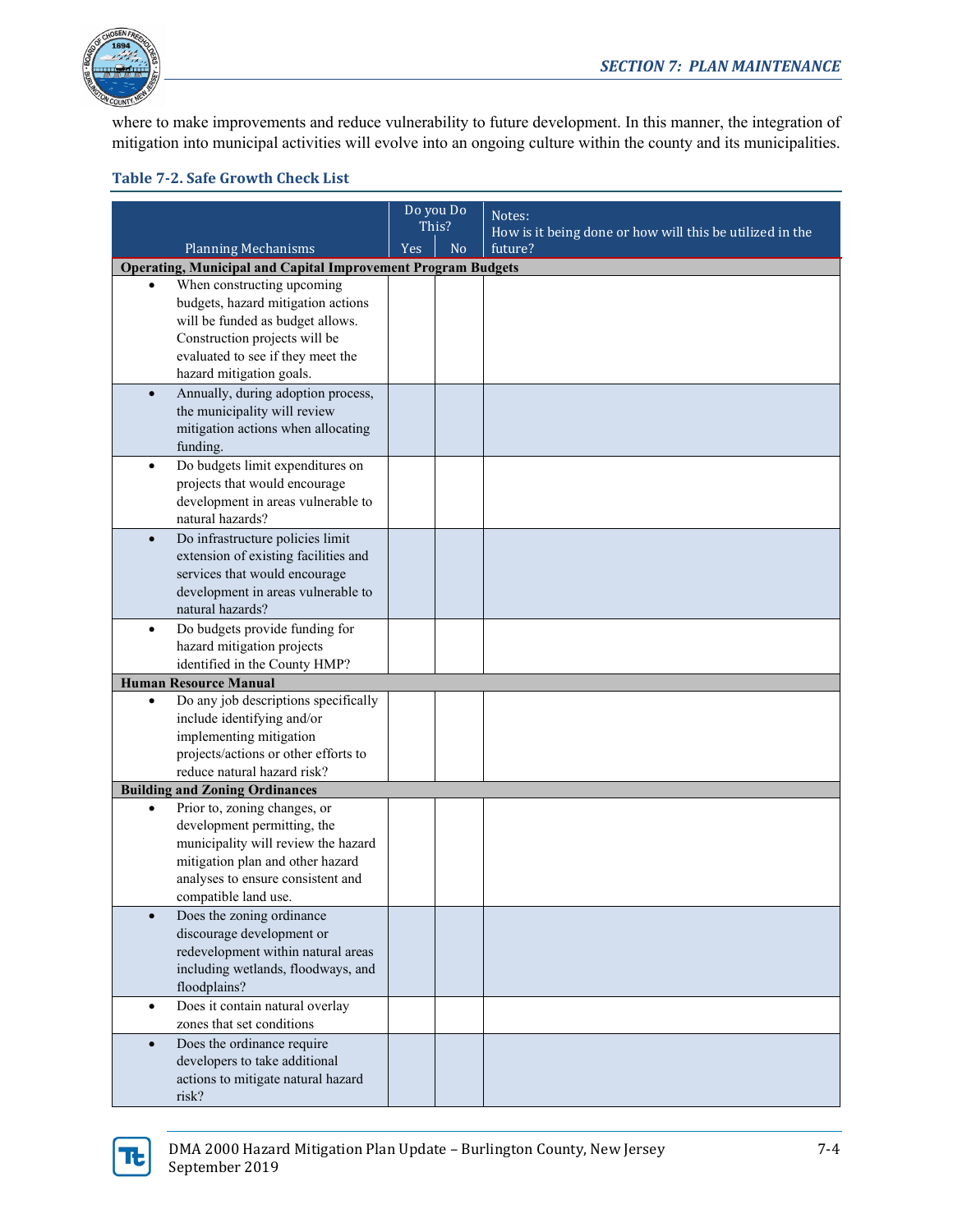

|                 |                                                                 | Do you Do<br>This? |                | Notes:                                                   |  |
|-----------------|-----------------------------------------------------------------|--------------------|----------------|----------------------------------------------------------|--|
|                 |                                                                 |                    |                | How is it being done or how will this be utilized in the |  |
|                 | <b>Planning Mechanisms</b>                                      | <b>Yes</b>         | N <sub>o</sub> | future?                                                  |  |
| $\bullet$       | Do rezoning procedures recognize                                |                    |                |                                                          |  |
|                 | natural hazard areas as limits on                               |                    |                |                                                          |  |
|                 | zoning changes that allow greater                               |                    |                |                                                          |  |
|                 | intensity or density of use?                                    |                    |                |                                                          |  |
| $\bullet$       | Do the ordinances prohibit                                      |                    |                |                                                          |  |
|                 | development within, of filling of,                              |                    |                |                                                          |  |
|                 | wetlands, floodways, and                                        |                    |                |                                                          |  |
|                 | floodplains?                                                    |                    |                |                                                          |  |
|                 | <b>Subdivision Regulations</b>                                  |                    |                |                                                          |  |
| $\bullet$       | Do the subdivision regulations                                  |                    |                |                                                          |  |
|                 | restrict the subdivision of land                                |                    |                |                                                          |  |
|                 | within or adjacent to natural hazard                            |                    |                |                                                          |  |
|                 | areas?                                                          |                    |                |                                                          |  |
| $\bullet$       | Do the subdivision regulations                                  |                    |                |                                                          |  |
|                 | restrict the subdivision of land                                |                    |                |                                                          |  |
|                 | within or adjacent to natural hazard                            |                    |                |                                                          |  |
|                 | areas?                                                          |                    |                |                                                          |  |
| $\bullet$       | Do the regulations provide for                                  |                    |                |                                                          |  |
|                 | conservation subdivisions or cluster                            |                    |                |                                                          |  |
|                 | subdivisions in order to conserve                               |                    |                |                                                          |  |
|                 | environmental resources?                                        |                    |                |                                                          |  |
| $\bullet$       | Do the regulations allow density                                |                    |                |                                                          |  |
|                 | transfers where hazard areas exist?                             |                    |                |                                                          |  |
|                 | <b>Comprehensive/Master Plan</b>                                |                    |                |                                                          |  |
| $\bullet$       | Are the goals and policies of the                               |                    |                |                                                          |  |
|                 | plan related to those of the County                             |                    |                |                                                          |  |
|                 | HMP?                                                            |                    |                |                                                          |  |
| $\bullet$       | Does the future land use map<br>clearly identify natural hazard |                    |                |                                                          |  |
|                 | areas?                                                          |                    |                |                                                          |  |
| $\bullet$       | Do the land use policies discourage                             |                    |                |                                                          |  |
|                 | development or redevelopment with                               |                    |                |                                                          |  |
|                 | natural hazard areas?                                           |                    |                |                                                          |  |
|                 |                                                                 |                    |                |                                                          |  |
| $\bullet$       | Does the plan provide adequate                                  |                    |                |                                                          |  |
|                 | space for expected future growth in                             |                    |                |                                                          |  |
|                 | areas located outside natural hazard                            |                    |                |                                                          |  |
|                 | areas?                                                          |                    |                |                                                          |  |
| <b>Land Use</b> |                                                                 |                    |                |                                                          |  |
| $\bullet$       | Does the future land use map                                    |                    |                |                                                          |  |
|                 | clearly identify natural hazard                                 |                    |                |                                                          |  |
|                 | areas?                                                          |                    |                |                                                          |  |
| ٠               | Do the land use policies discourage                             |                    |                |                                                          |  |
|                 | development or redevelopment with                               |                    |                |                                                          |  |
|                 | natural hazard areas?                                           |                    |                |                                                          |  |
| $\bullet$       | Does the plan provide adequate                                  |                    |                |                                                          |  |
|                 | space for expected future growth in                             |                    |                |                                                          |  |
|                 | areas located outside natural hazard                            |                    |                |                                                          |  |
|                 | areas?                                                          |                    |                |                                                          |  |
|                 | <b>Transportation Plan</b>                                      |                    |                |                                                          |  |
|                 | Does the transportation plan limit                              |                    |                |                                                          |  |
|                 | access to hazard areas?                                         |                    |                |                                                          |  |

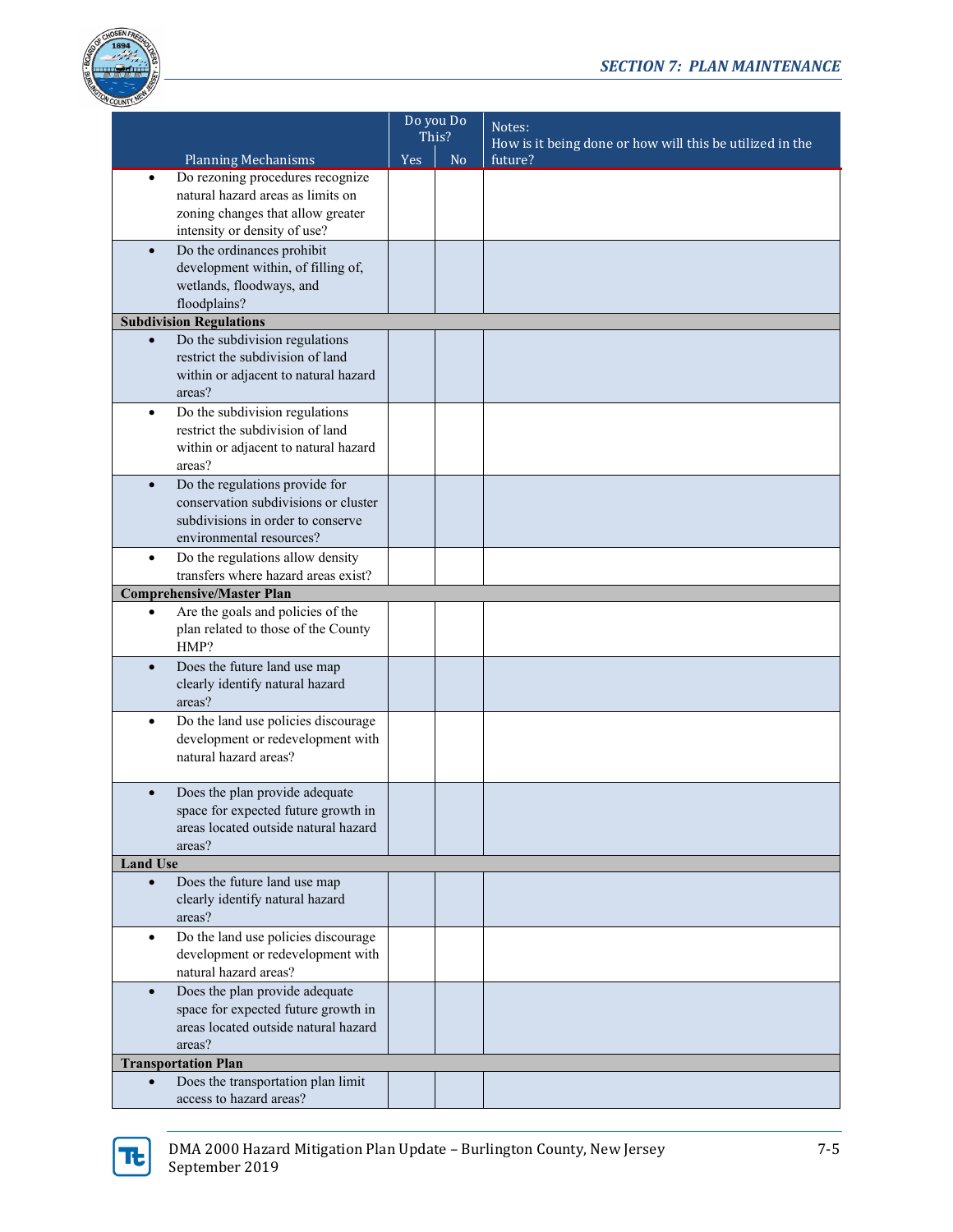

|                                                                          | Do you Do<br>This? |    | Notes:                                                   |
|--------------------------------------------------------------------------|--------------------|----|----------------------------------------------------------|
|                                                                          |                    |    | How is it being done or how will this be utilized in the |
| <b>Planning Mechanisms</b>                                               | Yes                | No | future?                                                  |
| Is transportation policy used to<br>$\bullet$                            |                    |    |                                                          |
| guide growth to safe locations?                                          |                    |    |                                                          |
| Are transportation systems<br>$\bullet$                                  |                    |    |                                                          |
| designed to function under disaster                                      |                    |    |                                                          |
| conditions (e.g. evacuation)?                                            |                    |    |                                                          |
| <b>Environmental Management</b>                                          |                    |    |                                                          |
| Are environmental systems that<br>$\bullet$                              |                    |    |                                                          |
| protect development from hazards                                         |                    |    |                                                          |
| identified and mapped?                                                   |                    |    |                                                          |
| $\bullet$                                                                |                    |    |                                                          |
| Do environmental policies maintain<br>and restore protective ecosystems? |                    |    |                                                          |
|                                                                          |                    |    |                                                          |
| Do environmental policies provide<br>$\bullet$                           |                    |    |                                                          |
| incentives to development that is                                        |                    |    |                                                          |
| located outside protective                                               |                    |    |                                                          |
| ecosystems?                                                              |                    |    |                                                          |
| <b>Grant Applications</b>                                                |                    |    |                                                          |
| Data and maps will be used as                                            |                    |    |                                                          |
| supporting documentation in grant                                        |                    |    |                                                          |
| applications.                                                            |                    |    |                                                          |
| <b>Municipal Ordinances</b>                                              |                    |    |                                                          |
| When updating municipal<br>$\bullet$                                     |                    |    |                                                          |
| ordinances, hazard mitigation will                                       |                    |    |                                                          |
| be a priority                                                            |                    |    |                                                          |
| <b>Economic Development</b>                                              |                    |    |                                                          |
| Local economic development group<br>$\bullet$                            |                    |    |                                                          |
| will take into account information                                       |                    |    |                                                          |
| regarding identified hazard areas                                        |                    |    |                                                          |
| when assisting new businesses in                                         |                    |    |                                                          |
| finding a location.                                                      |                    |    |                                                          |
| <b>Public Education and Outreach</b>                                     |                    |    |                                                          |
| Does the municipality have any<br>$\bullet$                              |                    |    |                                                          |
| public outreach mechanisms /                                             |                    |    |                                                          |
| programs in place to inform citizens                                     |                    |    |                                                          |
| on natural hazards, risk, and ways                                       |                    |    |                                                          |
| to protect themselves during such                                        |                    |    |                                                          |
| events?                                                                  |                    |    |                                                          |

## **7.2.3 Evaluating**

The evaluation of the mitigation plan is an assessment of whether the planning process and actions have been effective, if the HMP goals are being achieved, and whether changes are needed. The HMP will be evaluated on an annual basis to determine the effectiveness of the programs, and to reflect changes that could affect mitigation priorities or available funding.

The status of the HMP will be discussed and documented at an annual plan review meeting of the Planning Committee, to be held either in person or via teleconference, approximately one year from the date of local adoption of this update, and successively thereafter. At least two weeks before the annual plan review meeting, the HMP Coordinator will advise Planning Committee members of the meeting date, agenda and expectations of the members.

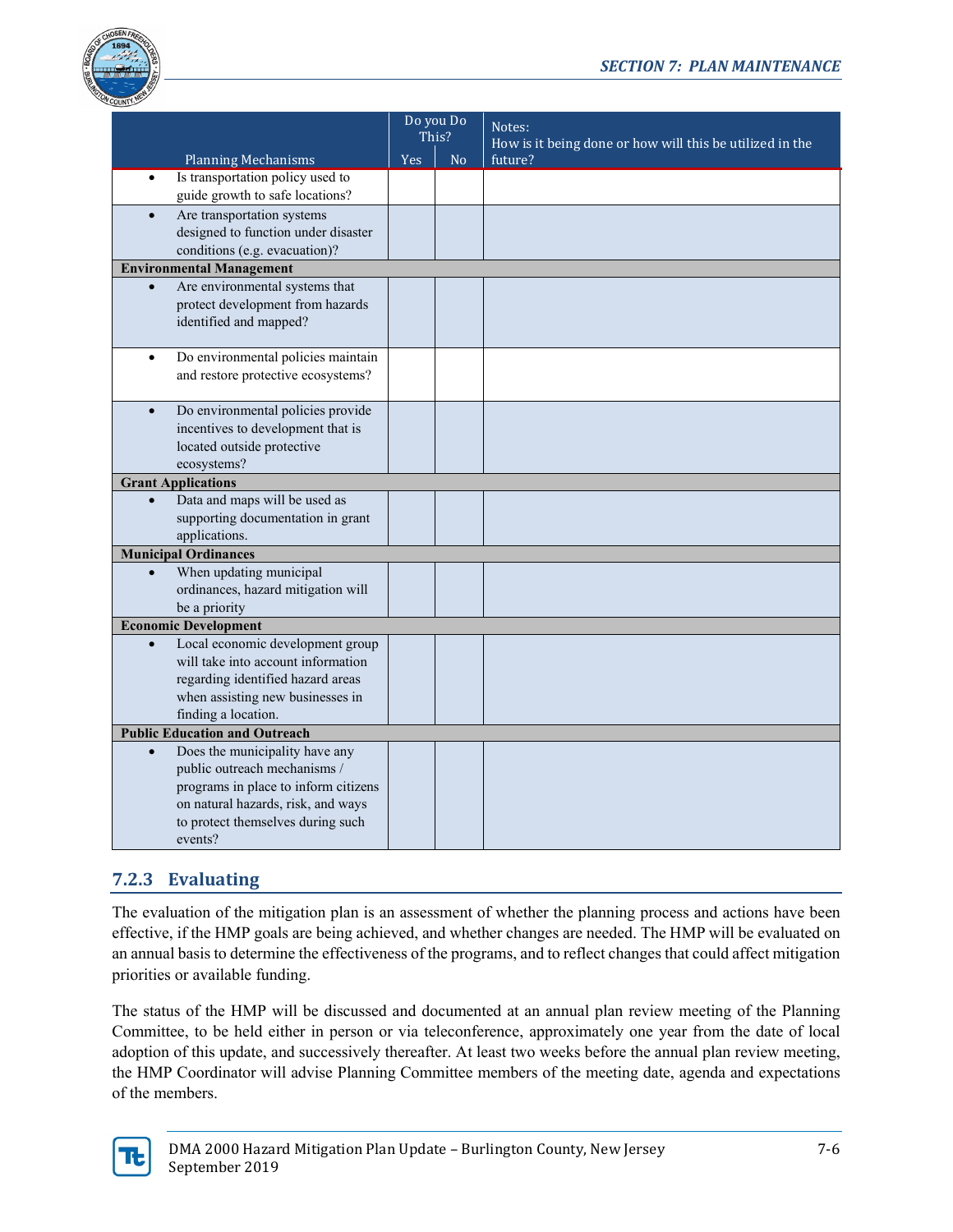

The HMP Coordinator will be responsible for calling and coordinating the annual plan review meeting and soliciting input regarding progress toward meeting plan goals and objectives.. These evaluations will assess whether:

- Goals and objectives address current and expected conditions.
- The nature or magnitude of the risks has changed.
- Current resources are appropriate for implementing the HMP and if different or additional resources are now available.
- Actions were cost effective.
- Schedules and budgets are feasible.
- Implementation problems, such as technical, political, legal or coordination issues with other agencies are presents.
- Outcomes have occurred as expected.
- Changes in county or municipal resources impacted plan implementation (e.g., funding, personnel, and equipment)
- New agencies/departments/staff should be included, including other local governments as defined under 44 CFR 201.6.

Specifically, the Planning Committee will review the mitigation goals, objectives, and activities using performance-based indicators, including:

- New agencies/departments
- Project completion
- Under/over spending
- Achievement of the goals and objectives
- Resource allocation
- Timeframes
- Budgets
- Lead/support agency commitment
- Resources
- Feasibility

Finally, the Planning Committee will evaluate how other programs and policies have conflicted or augmented planned or implemented measures, and shall identify policies, programs, practices, and procedures that could be modified to accommodate hazard mitigation actions (*Implementation of Mitigation Plan through Existing Programs* subsection later in this section discusses this process). Other programs and policies can include those that address:

- Economic development
- Environmental preservation
- Historic preservation
- Redevelopment
- Health and/or safety
- Parks and recreation
- Land use/zoning
- Public education and outreach
- Transportation
- Redevelopment plans (e.g. Brownfields)

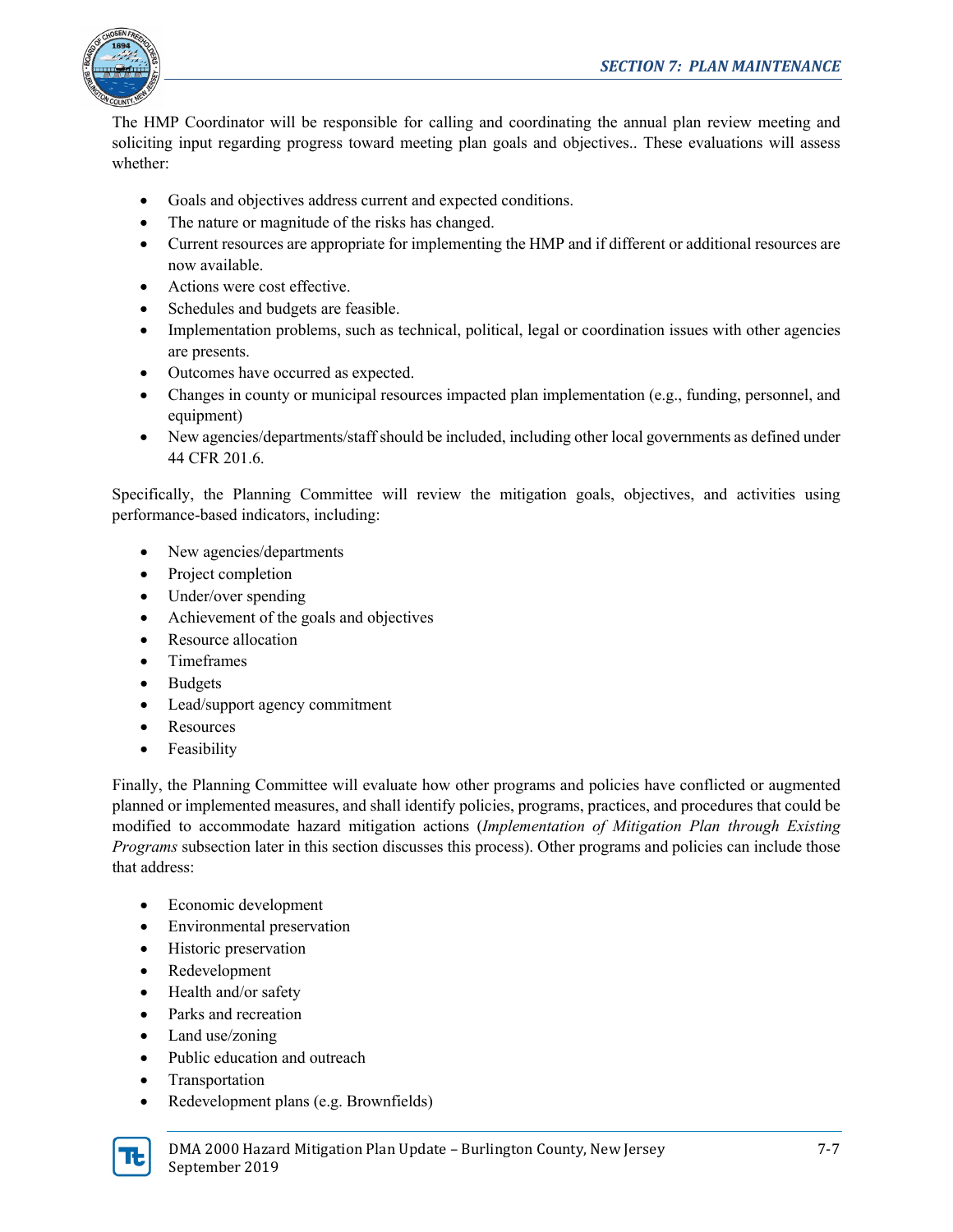

The Planning Committee should refer to the evaluation forms, Worksheets #2 and #4 in the FEMA 386-4 guidance document, to assist in the evaluation process (see Appendix  $E - FEMA$  Worksheets). Further, the Planning Committee should refer to any process and plan review deliverables developed by the county or participating jurisdictions as a part of the plan review processes established for prior or existing local HMPs within the county.

The HMP Coordinator shall be responsible for preparing an Annual HMP Progress Report for each year, based on the information provided by the local Planning Committee members information presented at the annual Planning Committee meeting, and other information as appropriate and relevant. These annual reports will provide data for the five-year update of this HMP and will assist in pinpointing any implementation challenges. By monitoring the implementation of the HMP on an annual basis, the Planning Committee will be able to assess which projects are completed, which are no longer feasible, and what projects should require additional funding.

The Annual HMP Progress Report shall be posted on the Burlington County Department of Public Safety website to keep the public apprised of the plan's implementation (http://www.co.burlington.nj.us/462/All-Hazards-Mitigation-Plan). Additionally, the website provides details on the HMP update planning process. For communities who might choose to join the NFIP CRS program, this report will also be provided to each CRS participating community in order to meet annual CRS recertification requirements. To meet this recertification timeline, the Planning Committee will strive to complete the review process and prepare an Annual HMP Progress Report by the end of September of each year.

The HMP will also be evaluated and revised following any major disasters, to determine if the recommended actions remain relevant and appropriate. The risk assessment will also be revisited to see if any changes are necessary based on the pattern of disaster damages or if data listed in the Section 5.4 (Hazard Profiles) of this plan has been collected to facilitate the risk assessment. This is an opportunity to increase each community's disaster resistance and build a better and stronger community.

## **7.2.4 Updating**

44 CFR 201.6.d.3 requires that local hazard mitigation plans be reviewed, revised as appropriate, and resubmitted for approval in order to remain eligible for benefits awarded under DMA 2000. It is the intent of the Burlington County HMP Planning Committee to update this plan on a five-year cycle from the date of initial plan adoption.

To facilitate the update process, the HMP Coordinator, with support of the planning partnership, shall use the second annual update meeting to develop and commence the implementation of a detailed plan update program. The HMP Coordinator shall invite representatives from NJOEM to this meeting to provide guidance on plan update procedures. This program shall, at a minimum, establish who shall be responsible for managing and completing the plan update effort, what needs to be included in the updated plan, and a detailed timeline with milestones to assure that the update is completed according to regulatory requirements.

At this meeting, the Planning Committee shall determine what resources will be needed to complete the update. The HMP Coordinator shall be responsible for assuring that needed resources are secured.

Following each five-year update of the mitigation plan, the updated plan will be distributed for public comment. After all comments are addressed, the HMP will be revised and distributed to all Planning Committee members and the New Jersey State Hazard Mitigation Officer.

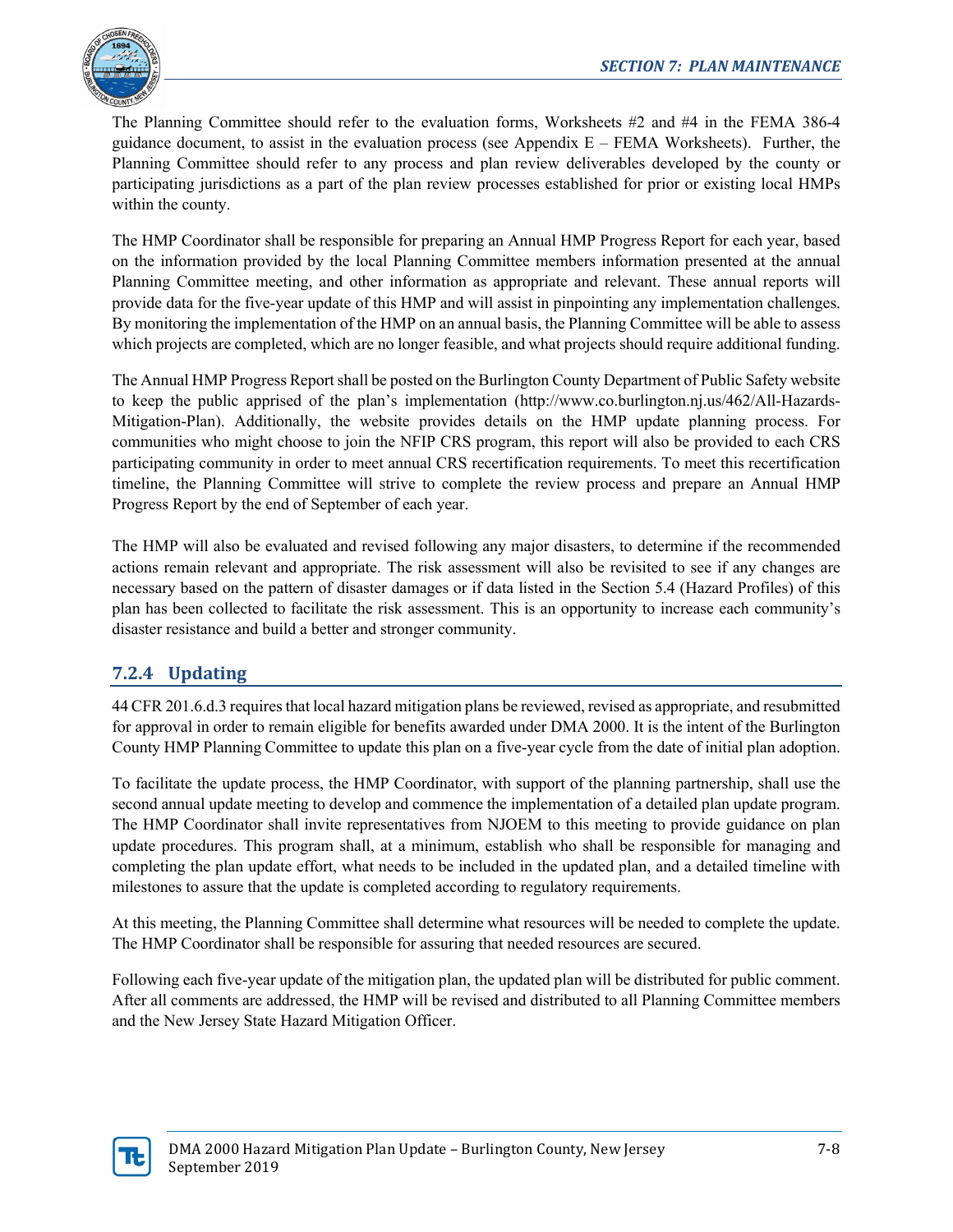

## **7.2.5 Grant Monitoring and Coordination**

Burlington County recognizes the importance of having an annual coordination period that helps each planning partner become aware of upcoming mitigation grant opportunities identifies multi-jurisdiction projects to pursue. Grant monitoring will be the responsibility of each municipal partner as part of their annual progress reporting. The HMP Coordinator will keep the planning partners apprised of Hazard Mitigation Assistance grant openings and assist in developing letters of intent for grant opportunities when practicable.

Burlington County intends to be a resource to the planning partnership in the support of project grant writing and development. The degree of this support will depend on the level of assistance requested by the partnership during open windows for grant applications. As part of grant monitoring and coordination, Burlington County intends to provide the following:

- Notification to planning partners about impending grant opportunities.
- A current list of eligible, jurisdiction-specific projects for funding pursuit consideration.
- Notification about mitigation priorities for the fiscal year to assist the planning partners in the selection of appropriate projects.

Grant monitoring and coordination will be integrated into the annual progress report or as needed based on the availability of non-HMA or post-disaster funding opportunities.

## **7.3 IMPLEMENTATION OF MITIGATION PLAN THROUGH EXISTING PROGRAMS**

Effective mitigation is achieved when hazard awareness and risk management approaches and strategies become an integral part of public activities and decision-making. Within the county there are many existing plans and programs that support hazard risk management, and thus it is critical that this hazard mitigation plan integrate and coordinate with, and complement, those existing plans and programs.

The *Capability Assessment* section of Section 6 (Mitigation Strategy) provides a summary and description of the existing plans, programs and regulatory mechanisms at all levels of government (federal, state, county and local) that support hazard mitigation within the county. Within each jurisdictional annex in Section 9 (Jurisdictional Annexes), the county and each participating jurisdiction identified how they have integrated hazard risk management into their existing planning, regulatory and operational/administrative framework ("existing integration"), and how they intend to promote this integration ("opportunities for future integration").

Other planning processes and programs to be coordinated with the recommendations of the hazard mitigation plan include the following:

- Emergency response plans
- Training and exercise of emergency response plans
- Debris management plans
- Recovery plans
- Capital improvement programs
- Municipal codes
- Community design guidelines
- Water-efficient landscape design guidelines
- Stormwater management programs
- Water system vulnerability assessments
- Community Wildfire Protection Plans

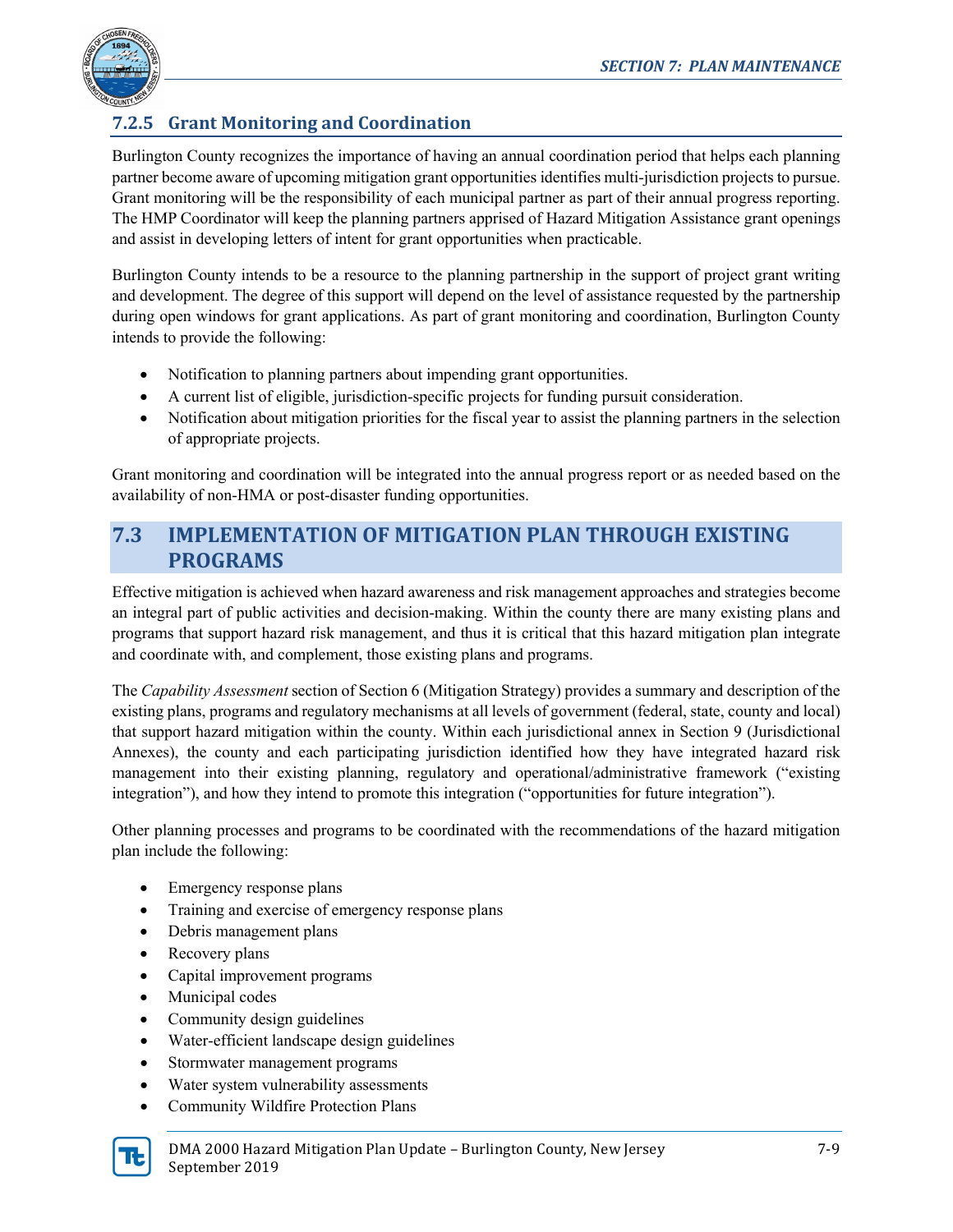

- Comprehensive Flood Hazard Management Plans
- Resiliency plans
- Community Development Block Grant-Disaster Recovery action plans
- Public information/education plans

The HMP Coordinator will strive to identify additional policies, programs, practices, and procedures that could be modified to accommodate hazard mitigation actions and include these findings and recommendations in the Progress Reporting.

## **7.4 CONTINUED PUBLIC INVOLVEMENT**

Burlington County and participating jurisdictions are committed to the continued involvement of the public in the hazard mitigation process. This HMP update will continue to be posted on-line (http://www.co.burlington.nj.us/462/All-Hazards-Mitigation-Plan). In addition, public outreach and dissemination of the HMP will include:

- Links to the plan on municipal websites of each jurisdiction with capability.
- Continued utilization of existing social media outlets (Facebook, Twitter) to inform the public of natural hazard events, such as floods and severe storms.
- Development of annual articles or workshops on flood hazards to educate the public and keep them aware of the dangers of flooding.

Planning Committee representatives and the HMP Coordinator will be responsible for receiving, tracking, and filing public comments regarding this HMP. The public will have an opportunity to comment on the plan via the hazard mitigation website at any time. The HMP Coordinator will maintain this website, posting new information and maintaining an active link to collect public comments.

The public can also provide input at the annual review meeting for the HMP and during the next five-year plan update. The HMP Coordinator is responsible for coordinating the plan evaluation portion of the meeting, soliciting feedback, collecting and reviewing the comments, and ensuring their incorporation in the five-year plan update as appropriate. Additional meetings might also be held as deemed necessary by the planning group. The purpose of these meeting would be to provide the public an opportunity to express concerns, opinions, and ideas about the mitigation plan.

The Planning Committee representatives shall be responsible to assure that:

- Public comment and input on the plan, and hazard mitigation in general, are recorded and addressed, as appropriate.
- Copies of the latest approved plan (or draft in the case that the five-year update effort is underway) are available for review, along with instructions to facilitate public input and comment on the plan.
- Appropriate links to the Burlington County Hazard Mitigation Plan website [\(http://www.co.burlington.nj.us/462/All-Hazards-Mitigation-Plan\)](http://www.co.burlington.nj.us/462/All-Hazards-Mitigation-Plan) are included on municipal websites.
- Public notices are made as appropriate to inform the public of the availability of the plan, particularly during plan update cycles.

The HMP Coordinator shall be responsible to assure that:

• Public and stakeholder comment and input on the plan, and hazard mitigation in general, are recorded and addressed, as appropriate.